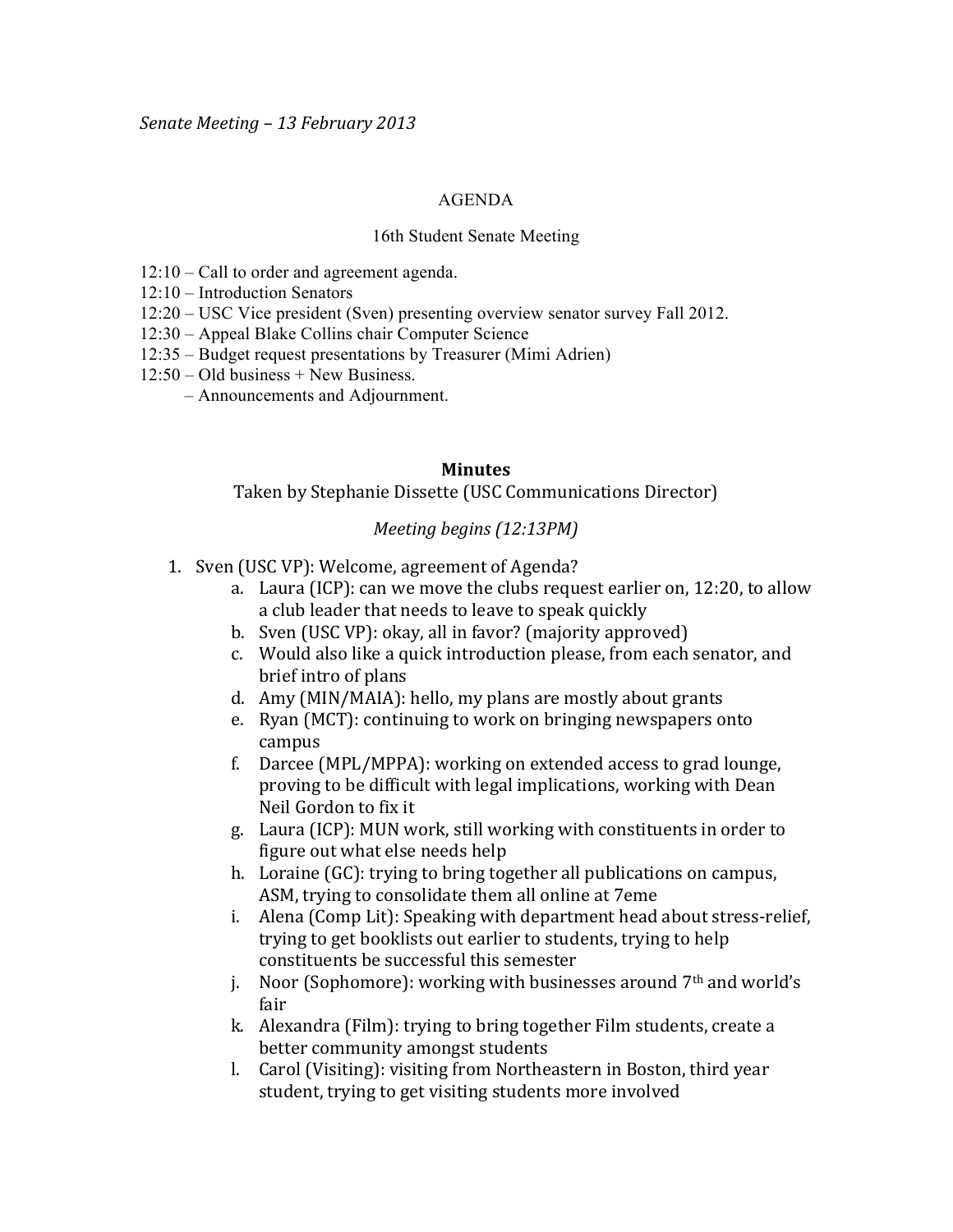- m. Togzhan (Senior): organizing Graduation Gala, having a meeting next week for the Seniors to allow them to ask questions, express concerns, etc. an email will come later this week; also working on promoting the careers office, bring Danielle Savage on campus, make her more accessible
- n. Jay (Freshman): still working on specific plans, but want to make AUP an even easier place to be socially speaking
- o. Max (Econ): scheduled a series of events for the semester for economics students and bring in more AUP students – one last week, another tonight
- p. Maritza (Art History): working with the department on hiring committee (mock lectures, etc.), will keep you all updated on that
- q. Michael (Junior): working with Sophomore rep and Social Director on World's Fair
- 2. Sven (USC VP): invites Mimi (Treasurer) to work on club budget requests and budget overview
	- a. Mimi (Treasurer): (PowerPoint presentation to be attached)
	- b. Mimi (Treasurer): any questions on Global Budget? No.
	- c. Mimi (Treasurer): moving on to club requests
		- i. Runway
		- ii. Awards Night
		- iii. MUN AUPPA and Debate Club
	- d. Mimi (Treasurer): April  $30<sup>th</sup>$  we want to have a leadership awards night, about 6-9PM; don't have the space here, so we want to rent out an auditorium
	- e. Mimi (Treasurer): USC SGA and GSC SGA are also supporting this event
	- f. Mimi (Treasurer): Runway, and the two MUN requests next
	- g. Mimi (Treasurer): looking to approve 558 euros for the auditorium
	- h. Laura (ICP): can you please go back to the spreadsheet for the theater? Is it just for the space of the theater for the night?
	- i. Mimi (Treasurer): yes, we need more space to accommodate the number of people on our campus
	- j. Alena (Comp Lit): just curious about the talent show can you explain?
	- k. Mimi (Treasurer): sure. it will be organized by AMP, Runway club might also participate with a fashion show at the beginning, and it will also include an awards night for student leadership – perhaps a sports award night included
	- l. Laura (ICP): do you have anyone already signed up for it?
	- m. Mimi (Treasurer): AMP has been working on it all year, they have judges reserved... etc.
	- n. Laura (ICP): is there a refund if it gets cancelled
	- o. Mimi (Treasurer): we don't anticipate a need to cancel it
	- p. Loraine  $(GC)$ : where exactly is the theater?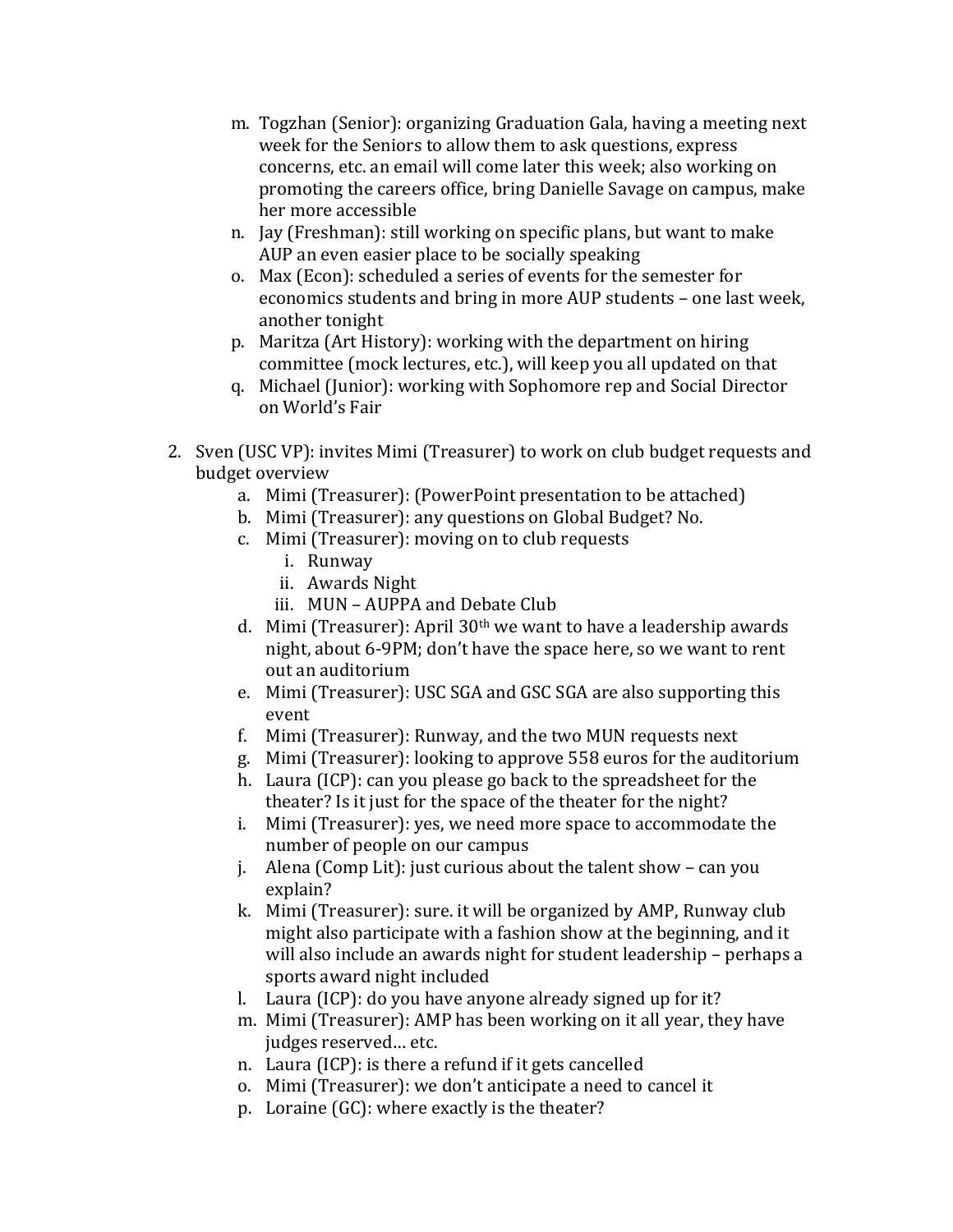- q. Mimi (Treasurer): not far from here where the last White Mask production of "Grease" was held
- r. Noor (Sophomore): is just half a day enough time?
- s. Mimi (Treasurer): yes, that should suffice, it's an evening event
- t. Loraine  $(GC)$ : will AMP be asking for more budget for this?
- u. Mimi (Treasurer): yes, probably, but they likely will have most of what they need already; the idea is to build a tradition of acknowledging student talent, giving more recognition and celebrating them more
- v. Max (Econ): you said that you anticipate 400 students to attend
- w. Mimi (Treasurer): the theater can hold up to 400
- x. Laura (ICP): Do we know how many people normally attend these events?
- y. Mimi (Treasurer): hard to say, it's a new event last year it was in Combes, but it was full; the White Mask musical in the past was well attended, this is replacing that for this semester
- z. Togzhan (Senior): do you think that the remaining funds will be enough for the rest of the year?
- aa. Mimi (Treasurer): I know that there are two clubs still looking for funds, but that won't take much of what is remaining, other than that, there aren't other clubs asking yet
- bb. Mimi (Treasurer): the talent award night is only  $1.1\%$  of the budget
- cc. Togzhan (Senior): moves to accept budget request for the theater
- dd. Darcee (MPL/MPPA): seconds
- ee. Carol (Visiting): how are we sure the space will be used to its full capacity?
- ff. Mimi (Treasurer): we need to start by getting the theater, the actual publicity comes down to AMP, and Student Affairs is involved
- gg. Laura (ICP): would it be possible to open the event to the public to ensure more participation?
- hh. Mimi (Treasurer): I am not in control of that, but I'm sure that can be open to discussion
- ii. Jay (Freshman): will it be free admission?
- ji. Mimi (Treasurer): yes.
- kk. Amy (MIN/MAIA): move to the previous question
- ll. Budget approved unanimously
- mm. Runway's budget next with the AUP Wine Society, asking for refreshments for the fashion show, and a few administrative costs; and finally for the talent showcase, they're asking for some supplies, total of 258.75 euros
- nn. Laura (ICP): can you elaborate on the supplies?
- oo. Mimi (Treasurer): basic things they need for the club to continue into future years
- pp. Ryan (MCT): moves to accept the budget for Runway
- qq. Laura (ICP): how important are these T-shirts? How essential are they to the organization of their showcase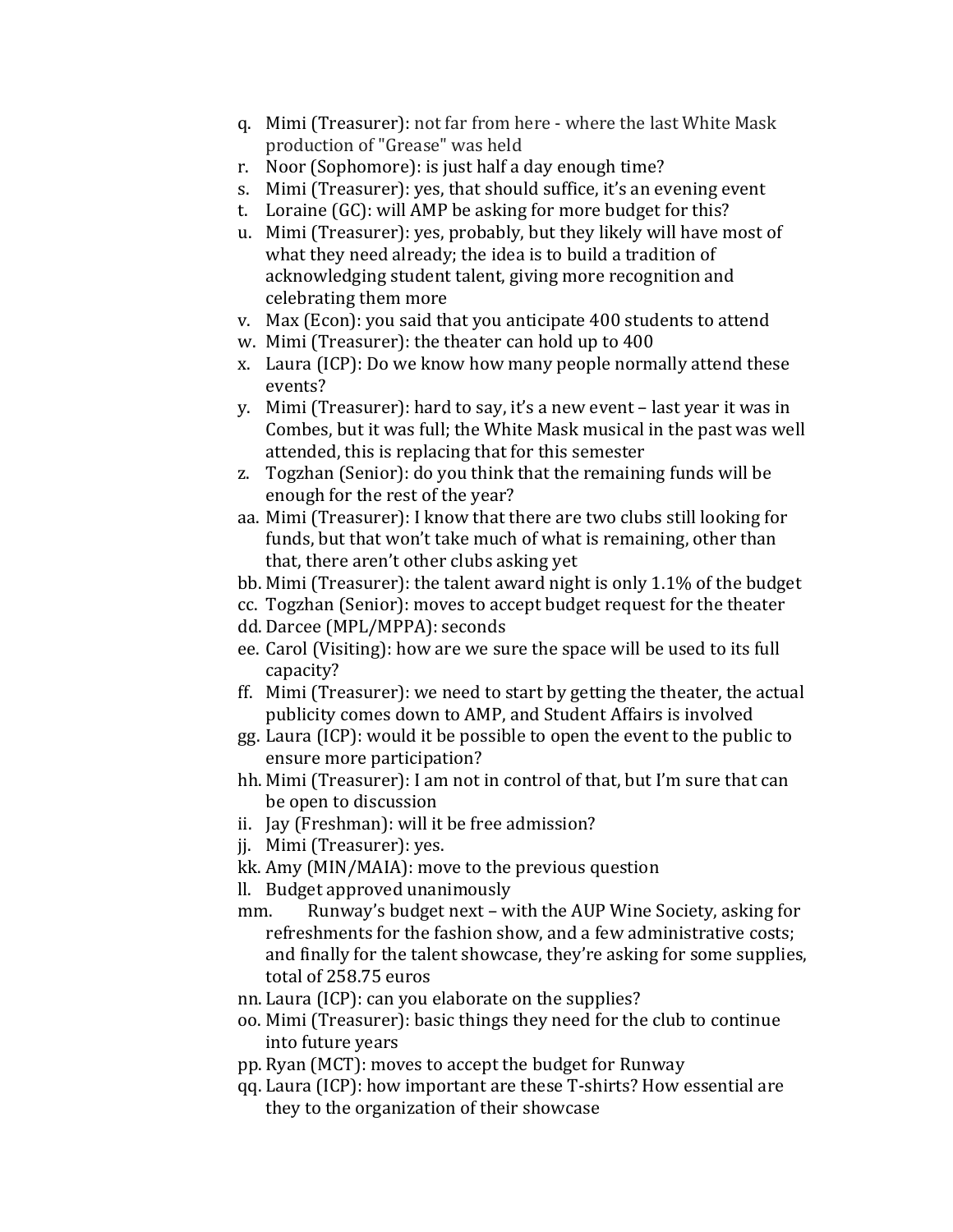- rr. Mimi (Treasurer): we brought down their request to only the essential items, I don't think this is a ridiculous request
- ss. Loraine (GC): move to previous question
- tt. Budget passed unanimously
- uu. Mimi (Treasurer): Finally, two MUN trips with AUPPA and Debate, open to members from both clubs to join
- vv. Mimi (Treasurer): the previous Model UN trip was successful, and this time they would like more support, including the registration fee; Debate club has never requested funds
- ww. Laura (ICP) and Isabelle (Debate) come to the front to answer questions
- xx. Loraine (GC): what will you finance yourselves?
- yy. Laura (ICP): formal wear clothing, food, the actual living expenses representing the school all day; Isabelle (Debate): we already compromised by dividing accommodation fees – using a friend to help with housing all the students; Laura (ICP): last year, we paid all the registration, housing, and transportation fees ourselves, representing our school
- zz. Darcee (MPL/MPPA): what are the dates, and do you have students already signed up for those slots?
- aaa. Isabelle (Debate):  $12<sup>th</sup> 13<sup>th</sup>$  of April, and we know of interest, but we do not have specific students in mind vet
- bbb. Laura (ICP): there are about 5 people already signed up for the other, the dates are in the beginning of May; once a student signs up, if they cancel, they pay the fee; the money will be returned to clubs budget if not used
- ccc. Noor (Sophomore): can you confirm the transportation cost?
- ddd. Isabelle (Debate): flying is best in cost, I checked other options, and nothing else was plausible; less expensive than the train
- eee. Laura (ICP): for the Maastricht trip, we needed to request a certain amount for train travel, but we are paying for any change in cost since the prices have risen
- fff. Isabelle (Debate): part of why we are booking now is to save money – earlier is best
- ggg. Amy (MIN/MAIA): so the members that are going are only paying food and personal clothes?
- hhh. Laura (ICP): as well as transport to some extent, and accommodations in Maastricht
- iii. Loraine  $(GC)$ :
- jij. Rene (MAGCS): how will you know how many are going?
- kkk. Laura (ICP): both of our clubs meet today, so hopefully by the end of the day – everything goes through AUP, with the help of Cultural Programs, so its very transparent
- lll. Isabelle (Debate): as soon as possible, once the budget is approved

mmm. Rene (MAGCS): so you expect by the end of the day?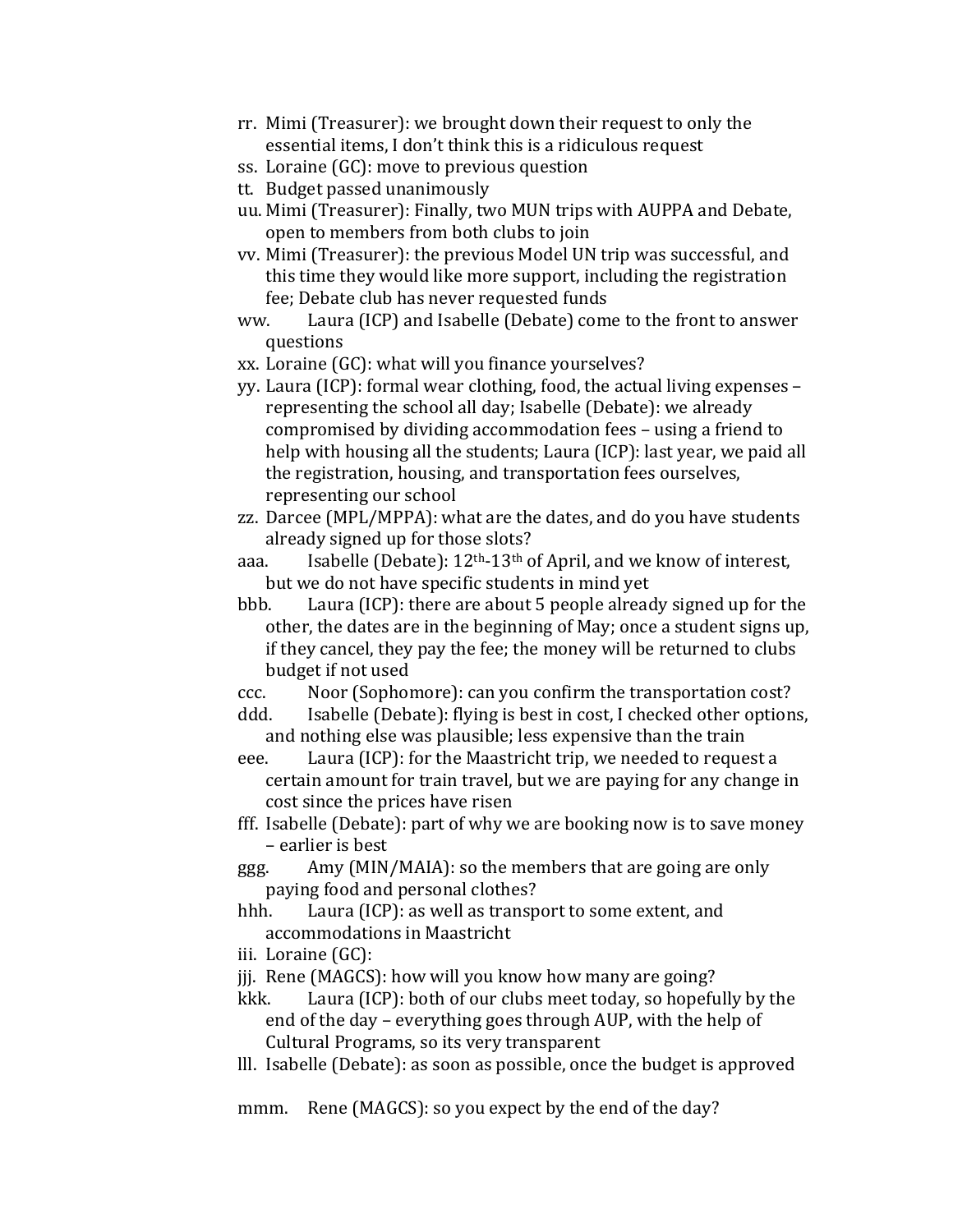- nnn. Isabelle (Debate): I don't have names with me right now, it's limited to five people per club, but by the end of the day I should be able to answer that
- ooo. Laura (ICP): our members know of the trips and have shown interest; and we are intending to attend the best/most well-known conference in Europe – people outside of the clubs have shown interest
- ppp. Loraine  $(GC)$ : I move to accept all aspects of this budget accept for the registration

qqq. Amy (MIN/MAIA): can you please elaborate, Loraine  $(GC)$ ?

rrr.Mimi (Treasurer): (clears up cost difference between the two)

- sss. Loraine (GC): I believe that every student should pay something to contribute
- ttt. Laura (ICP): I understand, except that we do this in the name of AUP, not just for ourselves; that's why it's different from a typical CP trip; last year, we paid a lot on our own
- uuu. Mimi (Treasurer): even last semester, they paid out of their own pockets by paying the registration fees, this time we would like additional support

vvv. Laura (ICP): last time it was around 350 euros out of our own pocket for travel, registration, etc. Again, we represent AUP

- www. Sven (USC VP): point of information, needs to be seconded or a new motion needs to be made
- xxx. Darcee (MPL/MPPA): seconds Loraine (GC)'s motion

yyy. Isabelle (Debate): with all due respect, we have already compromised by finding outside accommodation, we would like to have you take that into account

zzz.  $Max (Econ):$  agrees with Isabelle (Debate) and Laura (ICP); they have already proven to support AUP well in this way, and we have the money to support them now; last year, we supported the sports teams because they went in the name of AUP

aaaa. Loraine (GC): what have been the success records of your past trips?

bbbb. Laura (ICP): last year, we had a delegate win most knowledgeable of procedures, best delegate last semester, last year best delegate; we've had other delegates request our participation in future MUNs; also working on another MUN project that won't cost the school anything

- cccc. Noor (Sophomore): I think its ridiculous to ask them to pay the registration fee; it's a lot of hard work, the food costs a lot in touristic areas; I personally feel the Senators should support the way they represent AUP
- dddd. Isabelle (Debate): Thank you very much; I have also invited two professors here to help prepare us; we take this very seriously; last year, we came back to AUP from an MUN with an honor award, we have been successful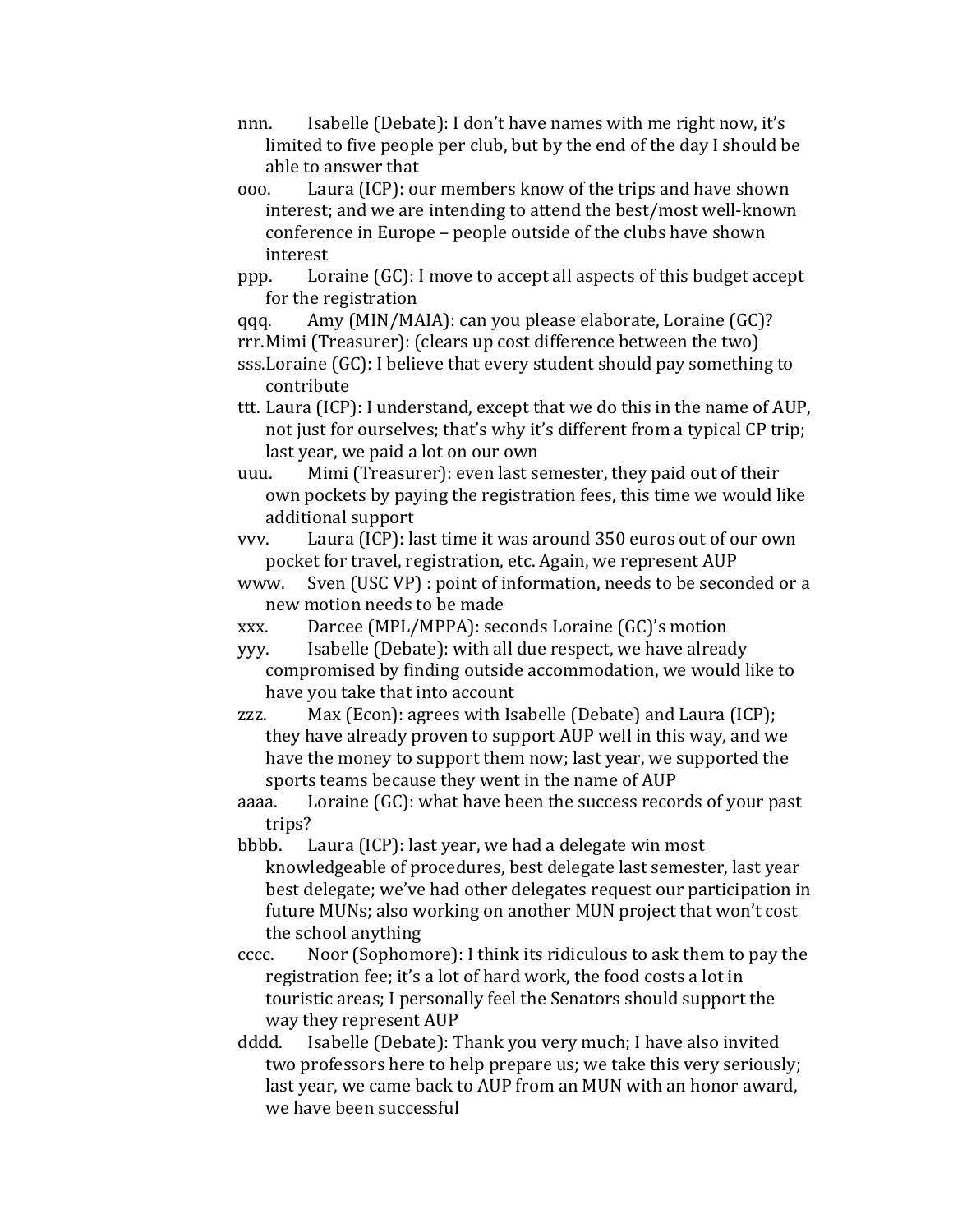- eeee. Rene (MACG): You have asked students outside of your clubs if they would like to join as well?
- ffff. Laura (ICP): yes, we have invited our professors and fellow students to come to the event, particularly to support
- gggg. Rene (MAGC): if you find that more students want to participate, how will you dictate who will participate?
- hhhh. Laura (ICP): we will consider how serious they are, how committed they will be, how prepared they are; we have two clubs with students already participating
- iiii. Rene (MAGC): I think it's a great initiative representing the school, as long as the opportunity is offered to all interested

jiji. Togzhan (Senior): move to previous question

kkkk. Loraine (GC)'s motion declined

llll. Togzhan (Senior): move to accept budget requests in full mmmm. Alena (Comp Lit): seconds

nnnn. Budgets pass

- 3. Sven (USC VP): Results of senator surveys, speaking for myself and Dave (GSC!VP)
	- a. (Document to be attached) not all senators filled out the survey, we intend to do surveys as a part of the meeting in advance to fix this
	- b. On the whole, responses were positive  $-$  of course we are always looking to improve; if you see anyway to improve the rules we uphold in the meetings, please do make a motion or come to me privately to discuss a change
	- c. A lot of students felt they were too new to the process to know what to do; however, due to limited meeting times, it is an important responsibility, and you should all be prepared to act in meetings
	- d. Overwhelming feeling of support from faculty and students to get done what they wanted to do
	- e. A lot of senators believe that more senators need to speak meetings had a feeling of being too serious or superficial at times, largely do to this; overall, more discussion should be fostered
	- f. Office hours are being published today if anyone wants to come discuss any of this with me
- 4. Sven (USC VP): calls forward Blake Collins to appeal to Senators to become the new Computer Science rep
	- a. Blake: introduces himself; requests to support the department in the place of Dana
	- b. Blake: my transcript from back home does not reflect what it should, I would like to officially support the department as opposed to supporting them without recognition (which I will do regardless)
	- c. Sven (USC VP): just to clarify, your GPA is above or below 2.5?
	- d. Blake:
	- e. Laura (ICP): moves to accept Blake as Computer Science rep
	- f. Alena (Comp Lit): seconds